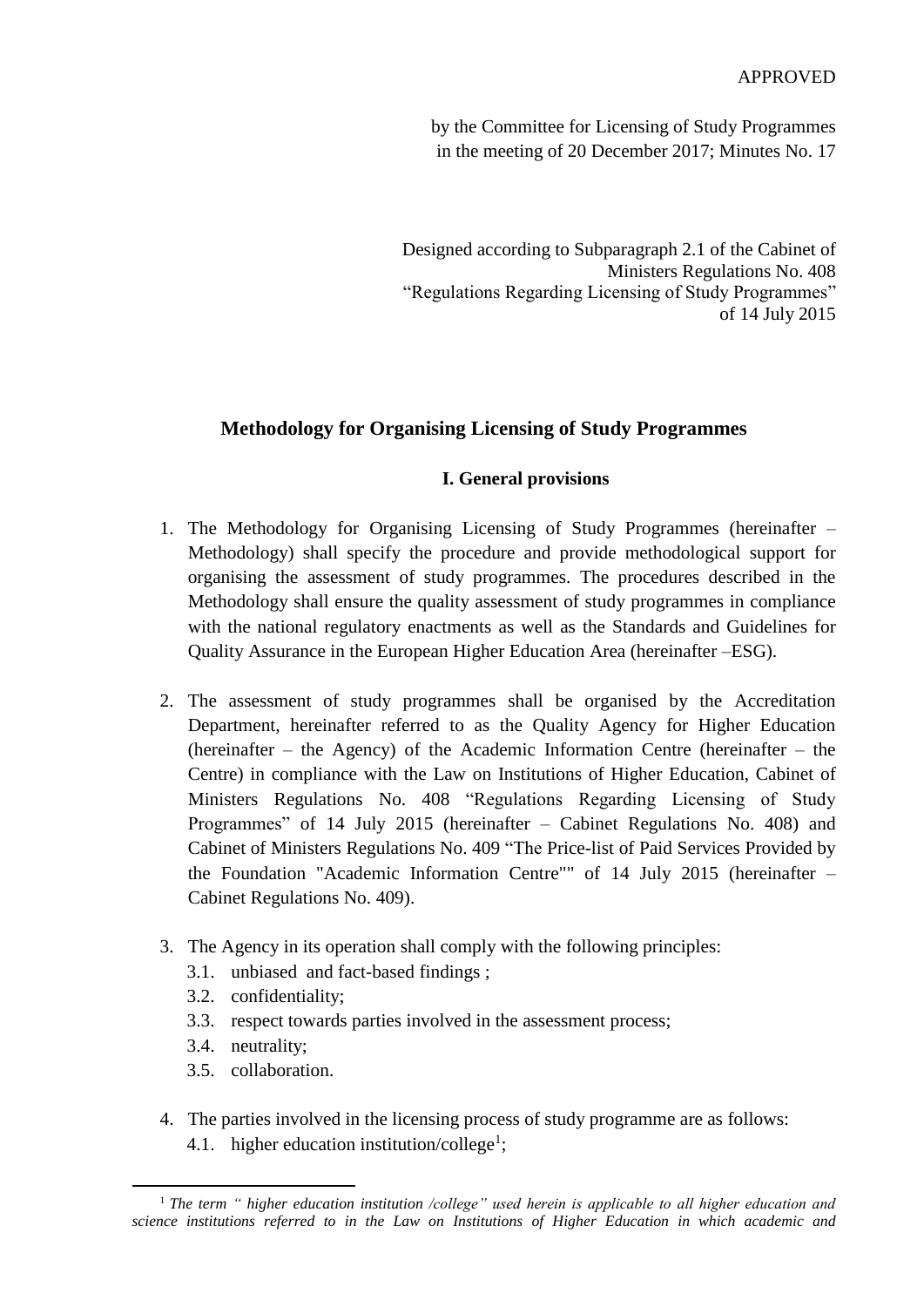- 4.2. Agency;
- 4.3. Committee for Licensing of Study Programmes (hereinafter Committee);
- 4.4. experts;
- 4.5. Higher Education Quality Assessment Council (hereinafter Council).

# **II. Rights and obligations of parties involved in licensing process of study programmes**

- 5. The higher education institution/college shall:
	- 5.1. submit to the Agency the application for licensing of the study programme (hereinafter – the application) in the study direction of the higher education institution/college, attaching the description of the study programme hereto in compliance with the provisions set out in Cabinet Regulations No. 408 and the Guidelines for the Preparation of an Application for Study Programme Licensing and Description of Study Programme designed by the Centre, provisions specified in the Law on Institutions of Higher Education regarding the study programme and other regulatory enactments as well as requirements set out in the Methodology for licensing of study programmes;
	- 5.2. shall take part in the coordination and organisation of the experts' on-site visit;
	- 5.3. may, within three working days, request the rejection of the experts by submitting to the Centre a justified written application, which shall specify the reasons for such rejection of each rejected expert;
	- 5.4. upon the request of the Agency or experts, shall provide access to informational support/infrastructure of the study programme, including library resources, material and technical provision and other resources;
	- 5.5. be responsible for provided information that it fully describes the study programme submitted for assessment;
	- 5.6. shall ensure adequate conditions, premises, and equipment for organisation of the on-site assessment visit.
- 6. The Agency shall:

**.** 

- 6.1. design and in its operation use the Methodology and procedures complying with the ESG;
- 6.2. design the Guidelines for the Preparation of the Joint Report of the Experts for the Assessment of the Study Programme (hereinafter – guidelines for preparation of joint report of experts) and publish them on the Agency's website;
- 6.3. approve three experts for the assessment of the study programme (hereinafter experts);
- 6.4. the Agency may approve the representatives of the Student Union of Latvia and the Latvian Trade Union of Education and Science Employees (hereinafter – LTUESE) to participate in experts' on-site visits in the higher education institutions/colleges and branches thereof in the status of observers (without the voting rights);

*professional study programmes are implemented, as well as which are engaged in science, research and artistic creation (universities, higher education institutions, academies, institutes, and colleges).*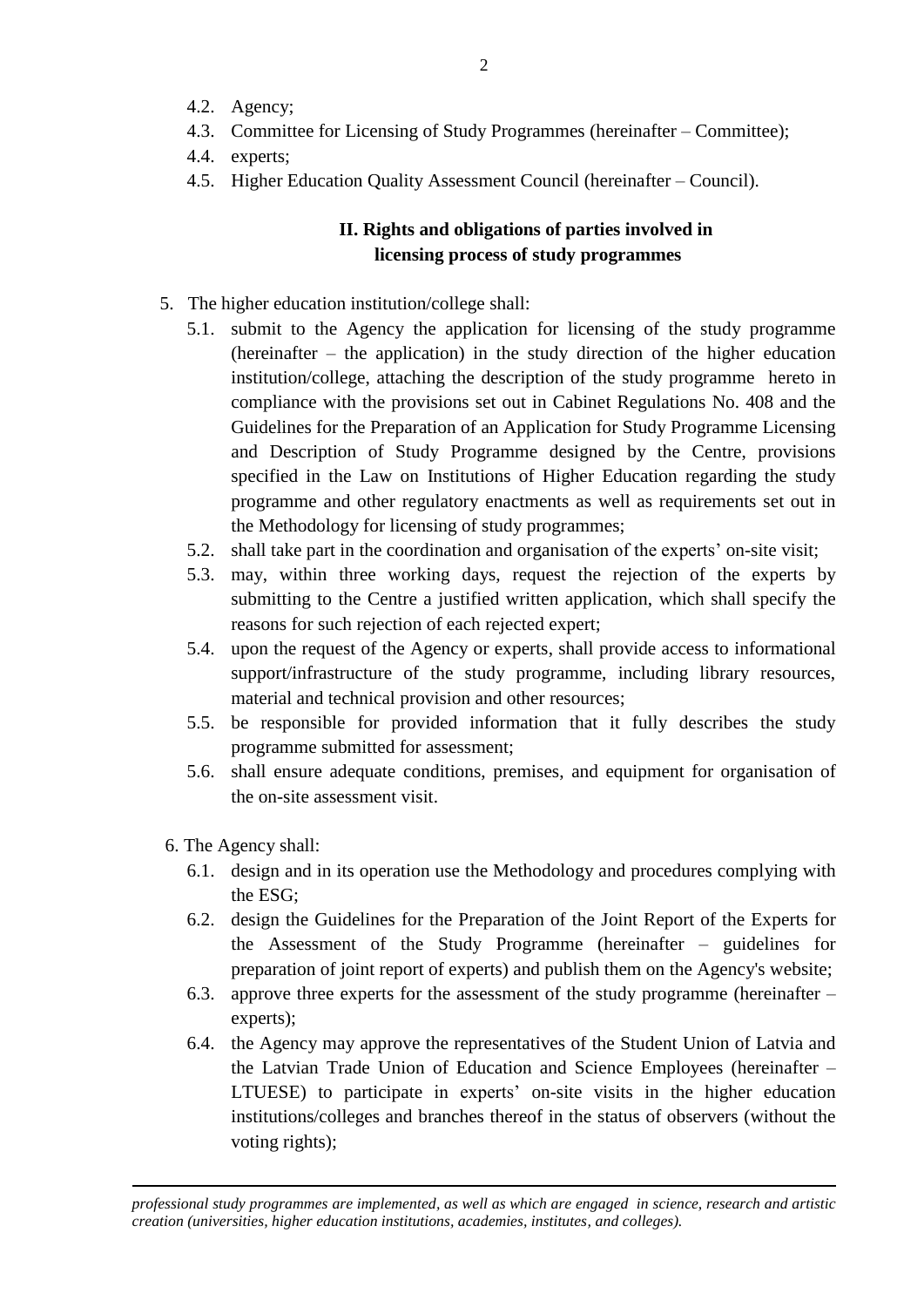- 6.5. organise the experts' work, including experts' on-site visits in the higher education institutions/colleges, branches thereof, participate in these, as well as ensure obtaining of the necessary information and reviewing of the submitted documents;
- 6.6. organise experts' training both before the on-site assessment visit and during the whole academic year subject to prior announcement thereof;
- 6.7. ensure the documentation and archiving of the licensing process;
- 6.8. publish information on licensing of study programmes on the Agency's website;
- 6.9. provide information and advice in issues of quality assurance of study programmes;
- 6.10. analyse the outcomes of higher education quality assessment and give recommendations for the improvement thereof;
- 6.11. develop principles for the selection of the Committee members;
- 6.12. organise meetings of the Council and Committee, request and receive the necessary information from state registers;
- 6.13. participate in the work and activities of institutions of the European Higher Education Area in the area of quality assurance in higher education;
- 6.14. perform other activities related to the improvement and quality assurance in higher education.
- 7. The Committee shall operate in compliance with the Rules of Procedure of the Committee for Licensing of Study Programmes and perform the following tasks:
	- 7.1. review the application for licensing of the study programme submitted by the higher education institution/college;
	- 7.2. discuss, analyse and evaluate the joint report of the experts;
	- 7.3. take the decision to licence the study programme or to refuse to license the study programme based on the application and documents attached thereto, joint report of the experts, as well as other information available to the Committee;
	- 7.4. take the decision to cancel the licence;
	- 7.5. request (if necessary) additional information from higher education institutions/colleges and relevant state authorities necessary for licensing;
	- 7.6. obtain advice from experts, if necessary;
	- 7.7. the chairperson of the Committee shall invite representatives of the ministries of the related industry or experts delegated by ministries to the respective meeting if the Committee reviews an application for licensing of a study programme in the relevant industry within the competence of the respective ministry, as well as may invite industries' experts who have advisory rights;
	- 7.8. visit, if necessary, the higher education institution/college to inspect the actual circumstances in the higher education institution/college within the licensing process of the study programme.
- 8. The experts in their activities shall comply with the following principles:
	- 8.1. unbiased and fact-based findings the expert shall act in an honest and unbiased manner in their efforts to reach the aim of the assessment. When expressing their opinion, formulating conclusions or taking decisions, the expert shall rely on facts, observations and their personal competence;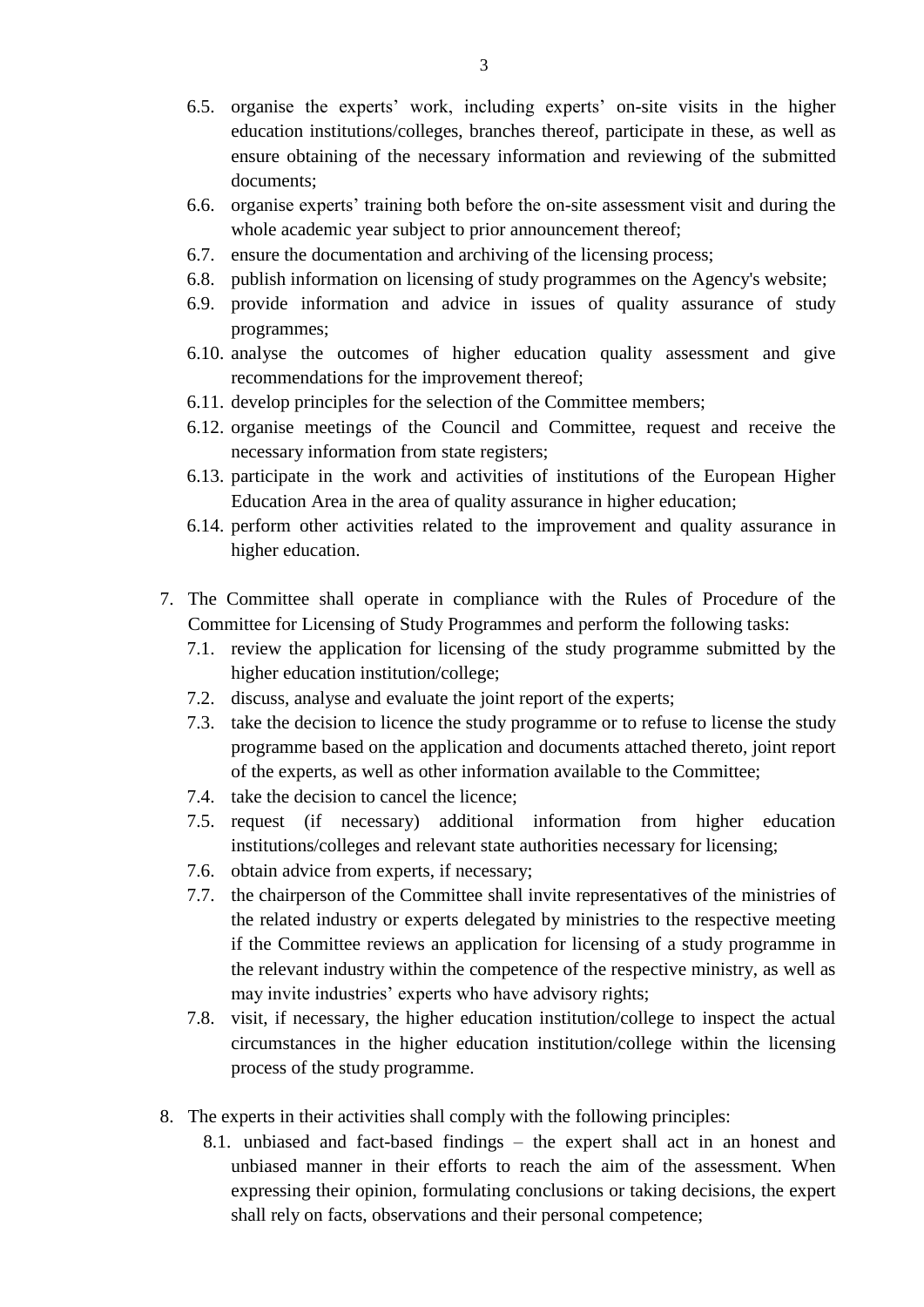- 8.2. neutrality when assessing a study programme, the expert shall act independently. The expert shall not represent the interests of the higher education institution/college, study direction or other party;
- 8.3. respect towards the parties involved in the assessment process within the assessment process, the expert shall act in good faith as a professional. The expert shall not exceed his/her powers as specified in his/her tasks. The expert shall treat the parties involved in the assessment process as persons capable of taking responsibility for their actions, therefore he/she shall rely on facts and observations when referring to the strengths and weaknesses of the study programme;
- 8.4. confidentiality all information related to the assessment (opinion of the interviewees, the Self-Assessment Report, and additional information provided by the higher education institution/college) shall be used exclusively for the assessment process;
- 8.5. collaboration each expert shall be open to collaboration with other experts. The experts shall develop mutual understanding with the representatives of the higher education institution/college and make efforts to assist the higher education institution/college to enhance the quality culture.
- 9. The Council shall:
	- 9.1. perform strategic management and planning to organise licensing of study programmes in the Agency;
	- 9.2. approve the criteria for the selection of Committee members;
	- 9.3. approve the composition, chairperson, and deputy chairperson of the Committee;
	- 9.4. approve the Rules of Procedure of the Committee.

## **III. Licensing of study programme**

### **10. Application for licensing of study programme:**

- 10.1. To receive a licence for the implementation of the study programme in the study direction of the higher education institution/college, the higher education institution/college shall submit to the Agency the application signed by the rector of the higher education institution or director of the college, and the study programme description shall be attached hereto, prepared in compliance with the Guidelines for the preparation of the description of the study programme designed by the Centre<sup>2</sup> (hereinafter – the guidelines).
- 10.2. The following information shall be included in the application:
	- 10.2.1. name of the higher education institution/college and number of registration certificate of the Register of Educational Institutions;
	- 10.2.2. legal address, phone number and e-mail address of the higher education institution/college;

<sup>1</sup> <sup>2</sup> *Guidelines for the Preparation of the Description of the Study Programme are available at: http://www.aika.lv/wp-content/uploads/2017/10/Licencēšanas-iesnieguma-un-studiju-programmasraksturojuma-izstrādes-vadlīnijas.pdf*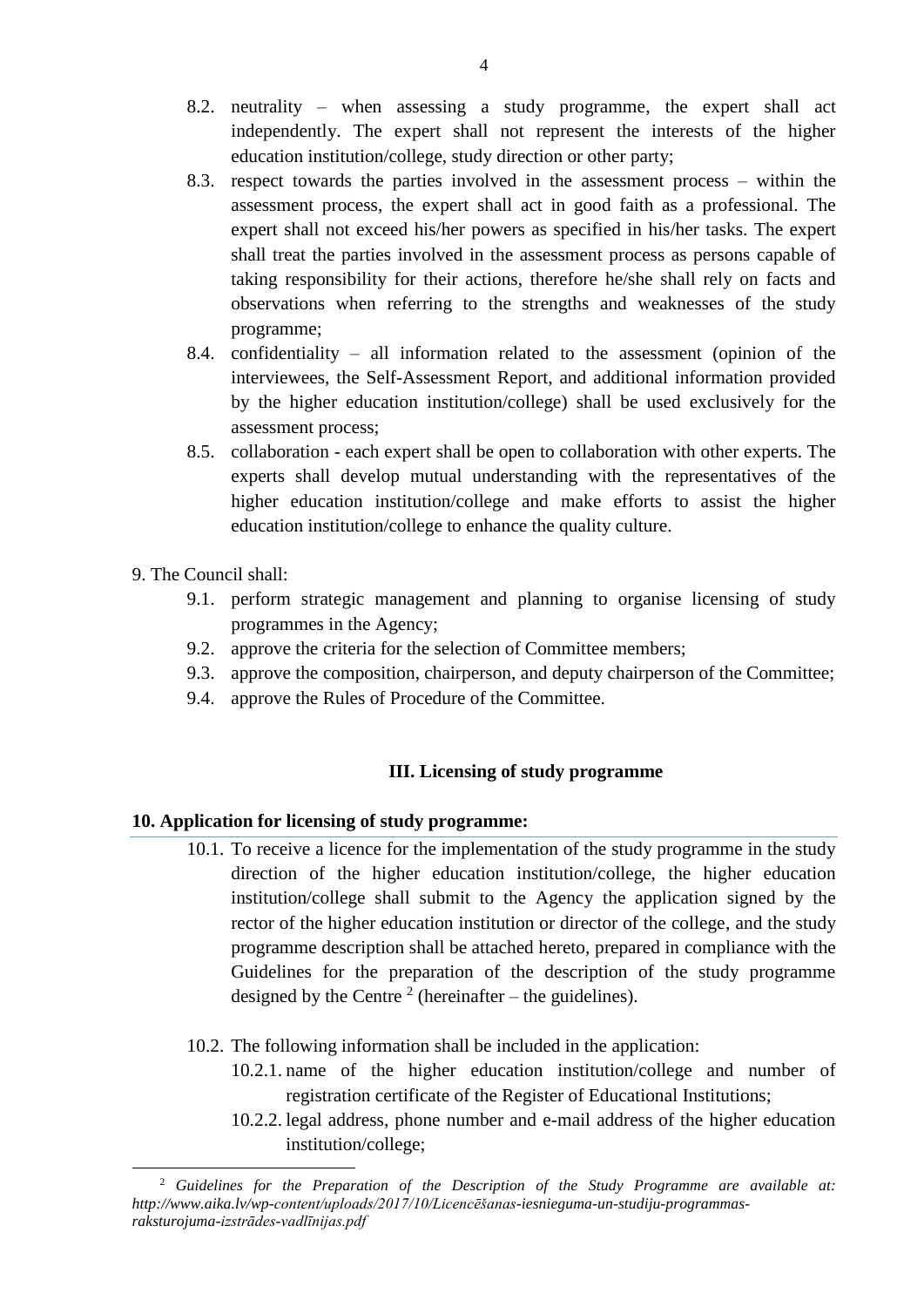#### 10.2.3. information about the study programme as follows:

- a) name;
- b) name of the relevant study direction;
- c) code in compliance with the Latvian Education Classification;
- d) amount and duration of the implementation of the study programme in credit points (hereinafter – CP);
- e) type and form of studies the duration of full-time studies, type of studies, form, specifying, in particular, distance-learning, if applicable;
- f) language of implementation of studies;
- g) admission requirements;
- h) degree to be acquired, professional qualification to be awarded or name of degrees and professional qualifications;
- i) name and code of profession in the classification of occupations, relevant Cabinet Regulations (to be specified if it is a professional study programme);
- j) place of implementation (specifying, whether the study programme will be implemented by the higher education institution or branch thereof, college or branch thereof);
- k) name, surname, degree and/or professional qualification, position, email and contact phone of the director;
- l) name, surname, degree and/or professional qualification, position, email and contact phone of the person, authorised by the higher education institution/college who shall deal with licensing-related issues.
- 10.3. The higher education institution/college shall submit to the Centre the application and documents attached hereto in paper format, and attaching the identical electronic version thereof on a data carrier or in electronic format. The pages of the document submitted in paper format shall be numbered, and the whole document shall be stitched in such a way that the sheets cannot be separated. The application submitted in electronic format shall be signed with a secure electronic signature in compliance with the provisions set out in the Electronic Documents Law.
- 10.4. The Agency, having received the application, shall review the submitted document for the compliance with the requirements of regulatory enactments, requirements of this Methodology and guidelines designed by the Agency.
- 10.5. If the higher education institution/college has not submitted all necessary information, the Agency shall request in written to submit the missing information, accordingly extending the deadline for taking the decision in compliance with the procedure specified the Administrative Procedure Law. The relevant information shall be submitted by the higher education institution/college to the Agency within 30 days since this has been requested.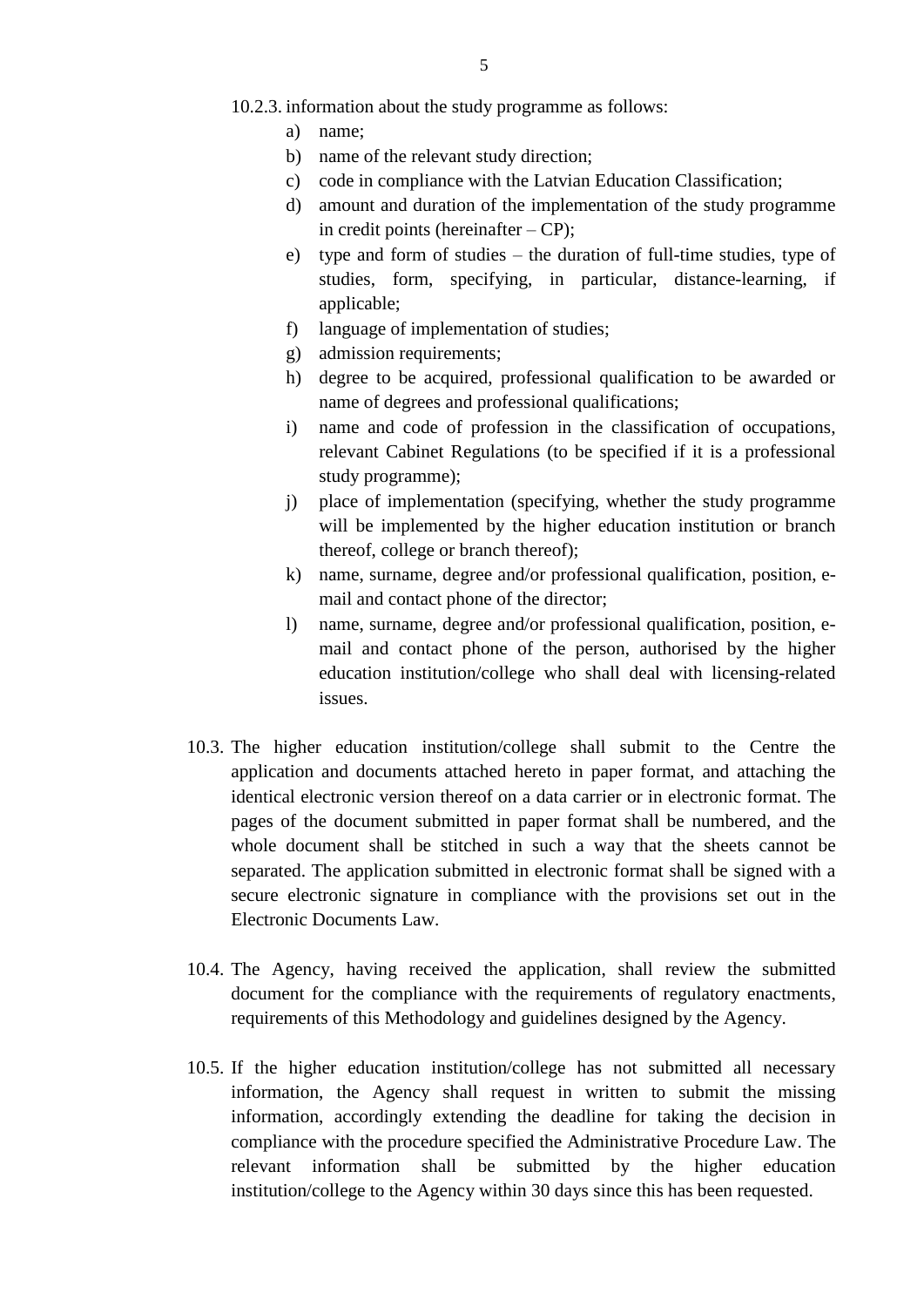- 10.6. If the higher education institution has submitted for licensing a doctoral study programme, the Agency shall request the Latvian Council of Science to provide an opinion on the doctoral study programme submitted for licensing in compliance with the provisions set out in Paragraph 7 of Section 16 of the Law on Scientific Activity.
- 10.7. The Agency shall request and receive from state registers and registers of the Ministry of Education and Science the information about the higher education institution/college included therein, necessary for licensing of the study programme.
- 10.8. The Agency shall return the application to the higher education institution/college if:
	- 10.8.1. fee for licensing of the study programme has not been paid;
	- 10.8.2. all required information has not been submitted;
	- 10.8.3. documents have not been prepared in compliance with the procedure for the preparation of documents as specified in regulatory enactments.
- 10.9. The assessment procedure shall be started by the Agency when the fee for licensing of the study programme has been paid, all information which has been requested by the Agency has been received and the submitted documents have been prepared in compliance with the procedure for the preparation of documents set out in regulatory enactments.

### **11. Selection and approval of experts**

**.** 

- 11.1. The study programme shall be assessed by three experts, one of which is delegated by the Student Union of Latvia, one is delegated by the Employers' Confederation of Latvia, and one – the expert of the respective industry of the relevant study programme to be licensed.
- 11.2. The Agency shall inform the Student Union of Latvia and LTUESE on an option to delegate, within 10 working days, their representatives to act in the status of an observer (without the voting rights) who may participate in experts' on-site visits in the higher education institutions/colleges.
- 11.3. The criteria and principles for the selection of experts are specified in the "Criteria and Principles for the Selection of Experts" approved by the Centre and available on the Agency's website<sup>3</sup>.
- 11.4. The Agency, when selecting experts of the relevant industry of the study programme, shall take into account the following aspects:
	- 11.4.1. the expert shall have experience in the operation of internal quality assurance systems or external quality assessment in higher education;

<sup>3</sup>*Criteria and Principles for the Selection of Experts are available at: http://www.aika.lv/wpcontent/uploads/2017/12/Ekspertu\_atlases\_kriteriji\_principi\_LV.pdf*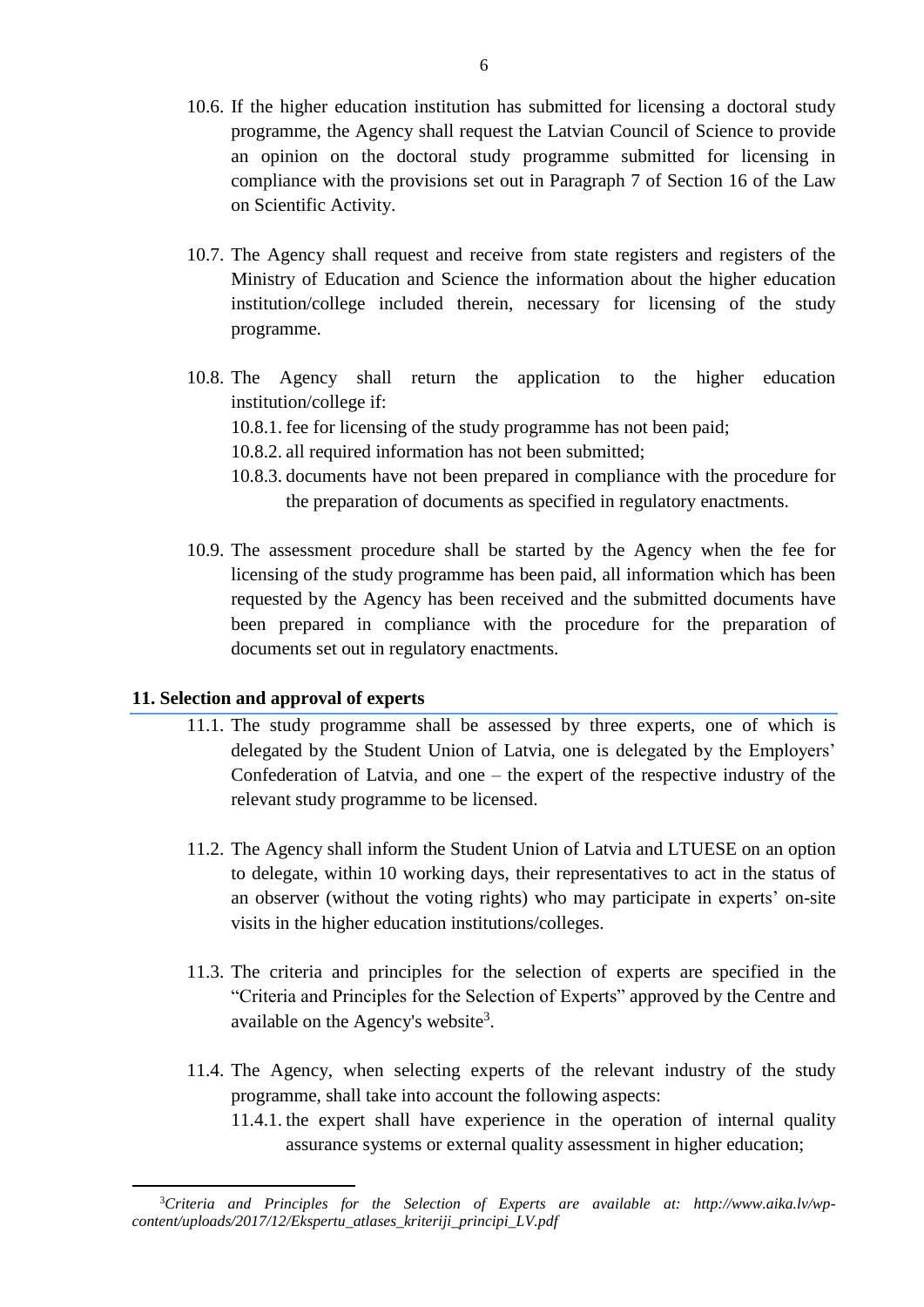- 11.4.2. the expert has competence in the relevant industry of the study programme to be assessed;
- 11.4.3. elements that describe the study programme (e.g. level, form of implementation, language);
- 11.4.4. study direction of the study programme to be licensed;
- 11.4.5. type of the higher education institution (university, academy, higher education institution, college);
- 11.4.6. non-existence of a conflict-of-interest. 4
- 11.5. The Agency shall, within three working days after the experts' approval, inform the higher education institution/college about the approved experts and the Agency's employee who shall coordinate the assessment process (hereinafter – assessment coordinator). The higher education institution/college may, within three working days, express rejection towards the approved experts, by submitting to the Centre a written justified application, which explains reasons for rejection with regard to each rejected expert. The Agency shall review the application of the higher education institution/college, and if this application is recognised as justified, the Agency shall approve other experts in compliance with the established procedure, and inform the higher education institution/college about it.
- 11.6. The Centre shall conclude an agreement with the expert for performing the assessment. A confirmation about non-existence of a conflict-of-interest and confidentiality liabilities signed by the experts shall be attached to the agreement.
- 11.7. The Agency shall, before the on-site assessment visit in the higher education institution/college, organise training of the experts, available also for observers. During the training, the Agency shall inform the experts of:
	- 11.7.1. aims and objectives of the assessment;
	- 11.7.2. work schedule of experts and agenda of the on-site visit;
	- 11.7.3. Methodology and guidelines for the preparation of the joint report of the experts;
	- 11.7.4. the regulatory enactments regulating the assessment of study programmes;

 $\overline{a}$ 

- *1) the expert is not employed and has no other contractual relations with the higher education institution, a study programme of which is being assessed, has not been employed by this higher education institution within the last 2 years before the on-site assessment visit;*
- *2) the expert is not a member of a decision-making or advisory institution of the higher education institution, a study programme of which is being assessed;*
- *3) the expert does not study in the higher education institution, the study programme of which is being assessed, and has not graduated from this institution within 2 years before the on-site assessment visit;*
- *4) the person involved in the implementation of the study programme and the relevant study direction to be assessed, is not the father, mother, grandmother, grandfather, son/daughter, grandson/granddaughter, adoptee, adoptive parent, brother, sister, stepbrother, stepsister or spouse of the expert.*

<sup>4</sup> *Conflict-of-interest does not occur if:*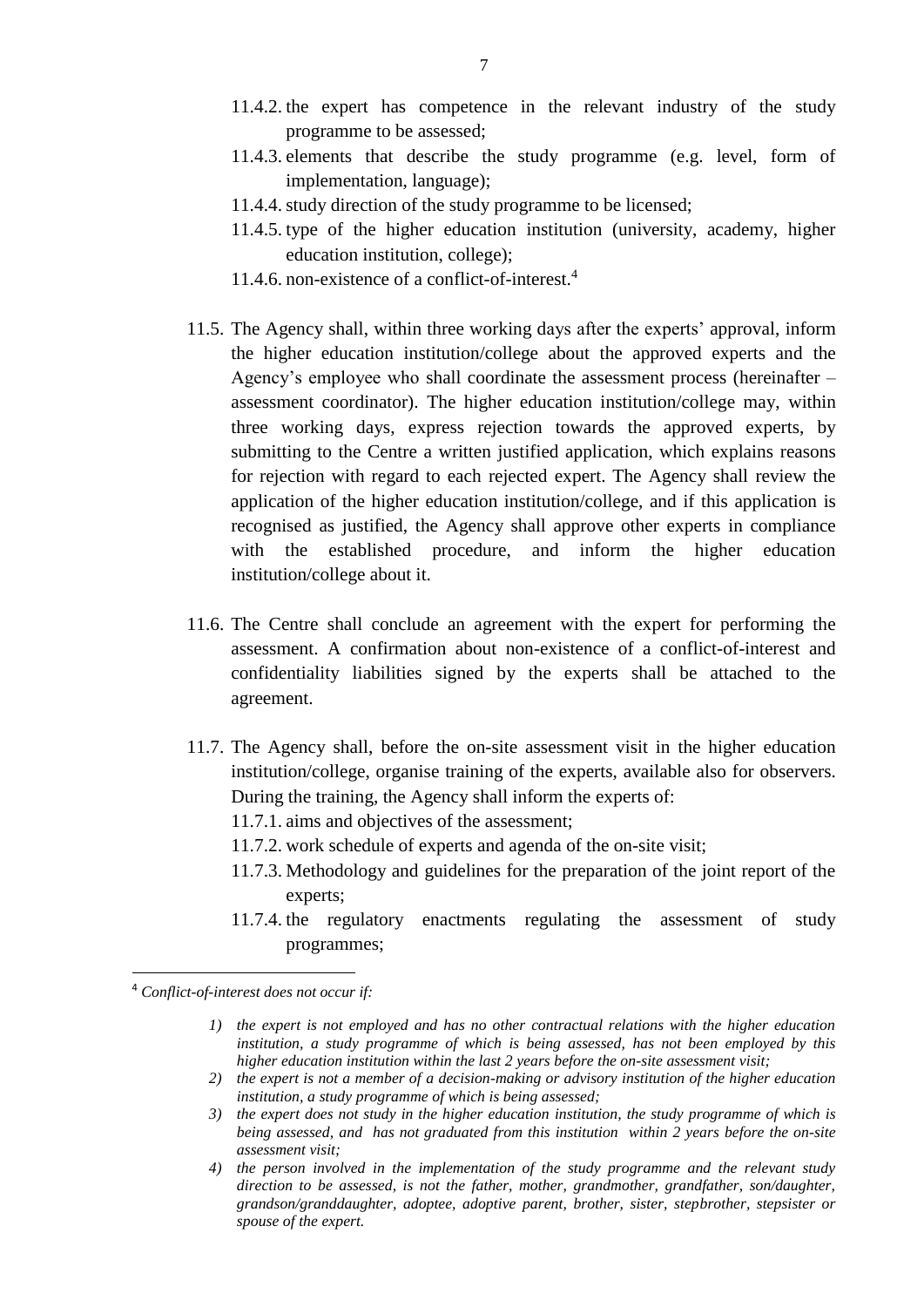11.7.5. context of the respective higher education institution/college and study direction.

#### **12. The on-site assessment visit:**

- 12.1. The aim of the on-site visit shall be to obtain as much information on the study programme as possible to perform a comprehensive and unbiased assessment of the study programme in compliance with the criteria specified in Paragraph 24 of Cabinet Regulations No. 408, Methodology and guidelines for the preparation of the joint report of the experts, as well as to obtain justification for the information provided in the description of the study programme, as well as to make additions to recent findings and observations.
- 12.2. The assessment coordinator shall prepare a draft agenda of the on-site assessment visit and, after it is coordinated with the experts, shall submit it to the higher education institution/college for approval and any additions.
- 12.3. The higher education institution/college shall ensure adequate conditions, premises, and equipment for organisation of the on-site assessment visit, as well as provide the access to the informative support/infrastructure of the study direction, material and technical provision, and other resources upon the request of the Agency or experts.
- 12.4. The experts shall visit the higher education institution/college (and also branches thereof, in which the implementation of the study programmes in the relevant study direction is planned) and assess the study programme. During the on-site assessment visit, the experts shall meet the management of the study programme, management of the higher education institution/college and/or respective structural unit, and the teaching staff, as well as potential representatives of employers. In the end of the on-site visit, the experts shall discuss among themselves the outcomes of the on-site visit, and findings and main conclusions shall be discussed with the representatives of the higher education institution/college.
- 12.5. A representative of the higher education institution/college may take part only in sole meeting with the experts, except cases where such an option has been previously discussed and agreed with the assessment coordinator. The meeting with the teaching staff shall take place in the absence of the representatives of the management of the higher education institution/college.
- 12.6. Persons who study in the higher education institution/college and/or are employed therein, shall not take part in the interviews with employers and/or representatives of professional organisations.
- 12.7. When hosting the experts' on-site visit, the higher education institution/college shall not be obliged to prepare presentations which include the information included in the study programme description attached to the application. If such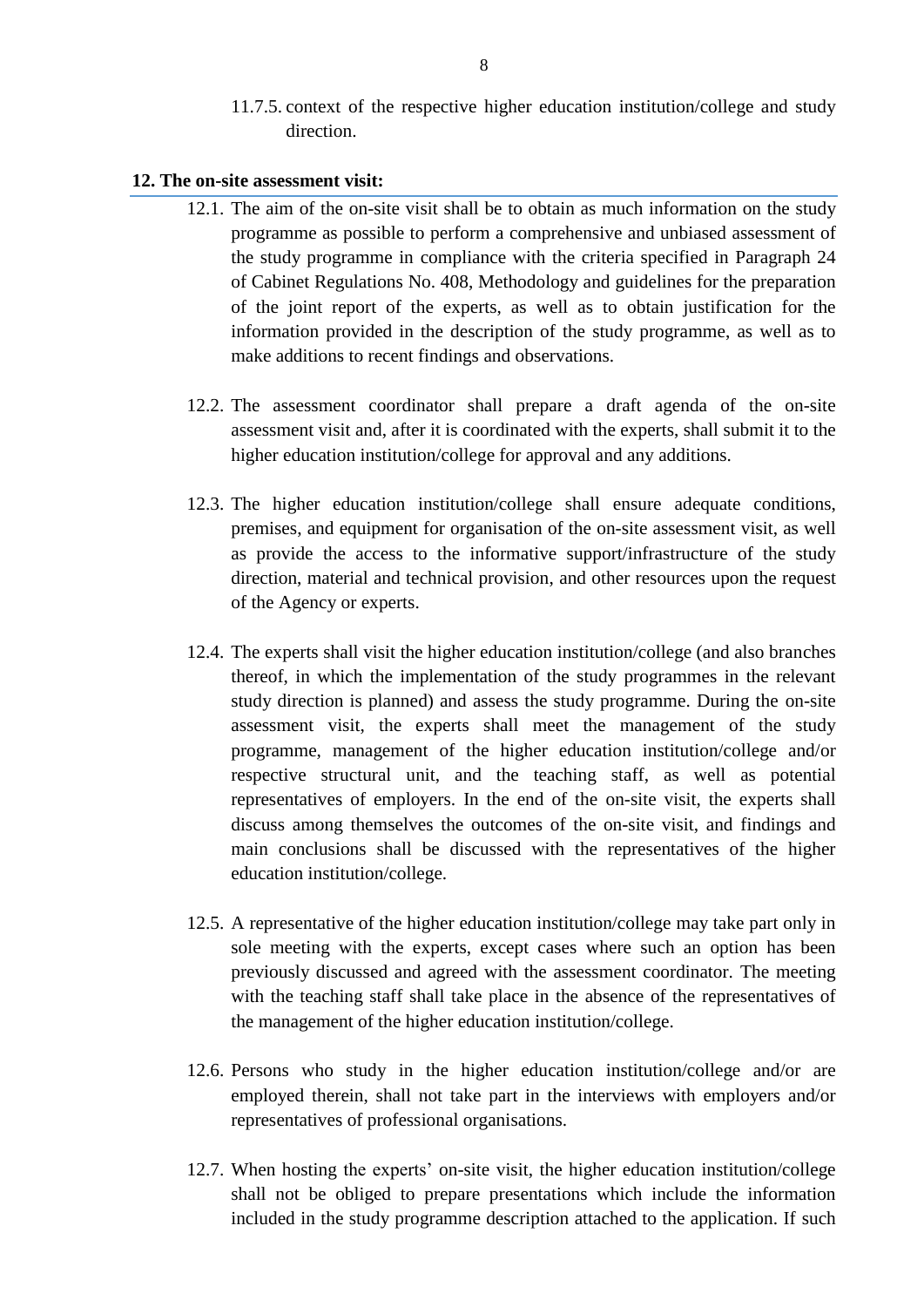presentations have been prepared, the assessment coordinator, subject to an agreement with the experts group, may ask the higher education institution/college not to demonstrate such presentations in order to use time allocated for the meeting effectively.

- 12.8. Experts' meeting with the representatives of the higher education institution/college shall include both a question-and-answer session, interactive discussion and exchange of opinions between the experts and representatives of the higher education institution/college provided that sufficient information is being obtained to analyse the assessment criteria and the relevant aspects thereof specified in the guidelines for the preparation of the joint report of the experts, and to prepare the joint report of the experts.
- 12.9. In the end of the on-site visit, the experts shall discuss the outcomes of the onsite visit, formulate a joint opinion about the way how the criteria and their describing aspects have been complied with, and shall discuss the findings of the on-site visit and main conclusions with representatives of the higher education institution/college, providing brief comments about the strengths of the study programme to be assessed and required improvements.
- 12.10. During the on-site assessment visit, the breaks (coffee breaks, lunches) shall be organised separately from the representatives of the higher education institution/college, unless proposed otherwise by the experts.

### **13. Preparation of joint report of experts:**

### 13.1. After the on-site assessment visit, the experts shall:

- 13.1.1. prepare the joint report of the experts according to the deadline set by the Agency in compliance with the criteria specified in Paragraph 24 of Cabinet Regulations No. 408 and guidelines for the preparation of the joint report of the experts  $5$  designed by the Agency;
- 13.1.2. mutually agree on the evaluation of the assessment criteria and the aspects thereof, in compliance with the requirements of regulatory enactments and Part 1 of the ESG "Standards and Guidelines for Internal Quality Assurance";
- 13.1.3. agree on the wording used in the joint report, acceptable for all experts. If experts have different opinion about any of the assessment criterion, the dissenting opinion shall be indicated in the respective section of the joint report, by indicating expert's name, surname, dissenting opinion, assessment criterion and the justification of the dissenting opinion.
- 13.1.4. in the joint report, the experts shall describe both positive and negative aspects, providing a detailed justification for all statements. The experts shall analyse each assessment criterion and its aspects and formulate conclusions, specifying strengths and weaknesses of the higher education

<sup>1</sup> <sup>5</sup> *Guidelines for the preparation of the Joint Report of the Experts for the Assessment of the Study Programme are available at: http://www.aika.lv/wp-content/uploads/2017/11/Ekspertu-kopīgā-atzinumaizstrādes-vadlīnijas-studiju-programmu-licencēšanai.pdf*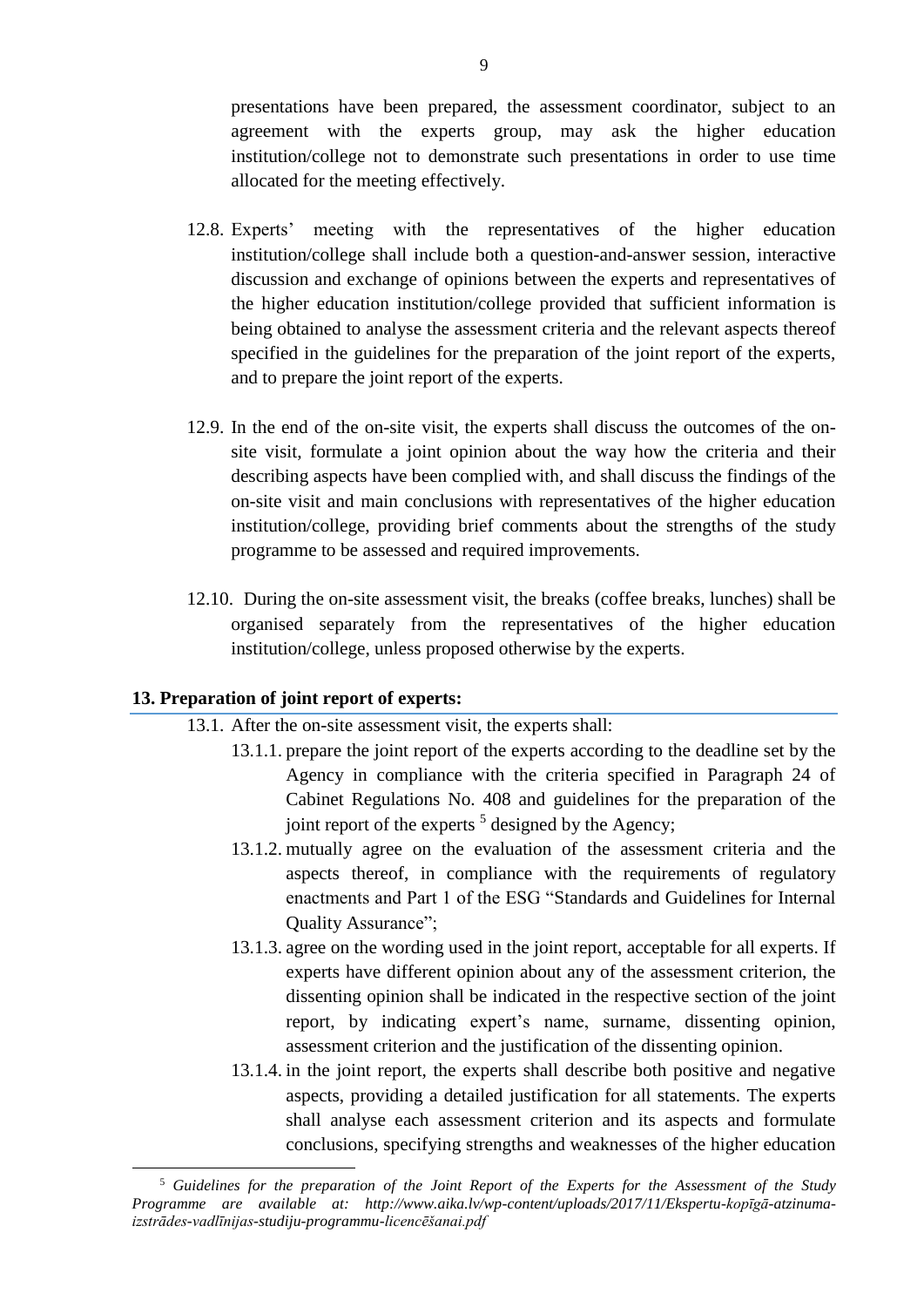institution/college with regard to the way how the assessment criterion in the study programme has been met;

- 13.1.5. specify the prepared report at the instruction of the Agency, if necessary;
- 13.1.6. perform other tasks related to the assessment of the study programme.
- 13.2. The Agency shall review the joint opinion of the experts and may ask the experts to specify it.
- 13.3. The Agency shall submit the joint opinion of the experts to the higher education institution/college.

#### **14. Procedure for taking decision and appealing**

- 14.1. The Agency shall inform the respective higher education institution/college about the date, time and place, the application is to be reviewed. The higher education institution/college may appoint not more than two representatives for the participation in the Committee meeting. Upon request by the Committee, the Agency may invite to the Committee meeting the expert/-s who assessed the study programme.
- 14.2. The Agency shall invite representatives of the ministries of the relevant industries or experts appointed by the respective ministries, to the Committee meeting, if the Committee reviews the application for licensing of a study programme in the industry, in which the respective ministry is competent as well as may invite experts of the ministries who have advisory rights.
- 14.3. The Committee shall review the documents submitted by the higher education institution/college, joint report of the experts, information provided by the certification institutions, if any, and other information available to the Committee, and shall take the decision on licensing or the refusal to license the study programme, based on the joint report of the experts and taking into consideration the assessment criteria of the study programme and describing aspects thereof specified in the guidelines for the preparation of the joint report of the experts:
	- 14.3.1. justification of creation of the study programme and compliance with the study direction and strategy of the higher education institution;
	- 14.3.2. management of the study programme;
	- 14.3.3. resources and provision of the study programme;
	- 14.3.4. content and implementation mechanism of the study programme;
	- 14.3.5. employment opportunities of the graduates;
	- 14.3.6. compliance of the study programme with provisions of regulatory enactments.
- 14.4. The Committee has the right to inspect the actual circumstances in the higher education institution/college and review other information available to the Committee.